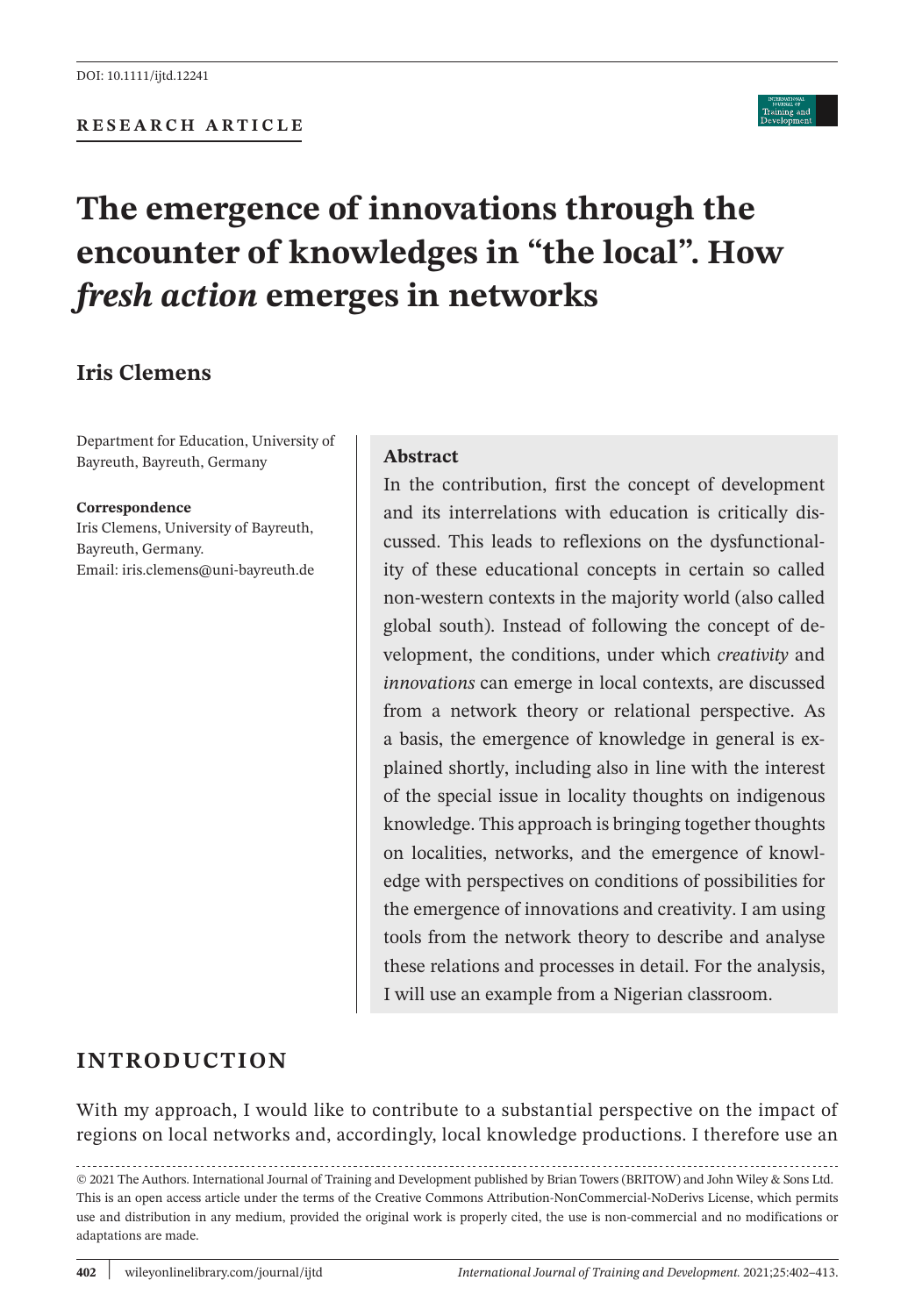approach that focuses on the production of knowledge in the making and concentrate on encounters of diverse knowledges, as such encounters are seen as highly promising for innovations and creative processes. Knowledge-based theories of regional economies assume that important local knowledge emerges through daily practices, e.g., when specialized languages, frameworks, conventions and codes of communication are developed. This perspective emphasizes the role of locality in the emergence of regional economies. The special issue queries the impact of skills and training on local development. But for many good reasons, the idea of development has been under pressure for several years. The term elicits many critical questions: Who is so called developed, and who is not? Who can measure this and with what kind of measurement? What does development mean—the greatest possible exploitation of all natural resources without any regard to pollution and with the only goal to get as much money as possible out of a business? Or a gross domestic product of human beings' happiness as in Bhutan?<sup>1</sup> One of the many problems with the concept of development is that the classical concept<sup>2</sup> allows for only one desirable future to which every country in the world should aspire and only one possibility of development. This future is more or less a copy of the Euro-North-American economy and lifestyle worldwide. For educational science, this idea or ideology had tremendous consequences, as this "idea of a *singular future* for all is based on assumptions of wealth through economic growth and the belief in whitecollar employments of a specific way. Coupled with these expectations is a specific concept of education that should serve these goals" (Clemens & Biswas, 2019, p. 242). The logic is quite simple: if there is only one future that everyone should strive for based on a certain economic model that requires certain (educational) graduates, then everyone worldwide should strive for that education.

But in different contexts with diverse economic conditions and life circumstances (to avoid the term culture here), there are not as many of these specific white-collar jobs available as the education system produces graduates. The dysfunctionality of this production of educational degrees as copies of the North-American-European context becomes visible, e.g., through the phenomenon of waiting or waithood. If a graduate cannot fulfil his or her desire for such employment, he or she decides to wait for an opportunity to come along and does not reorients or looks for alternative paths (e.g., for India: Jeffery, 2010, or Bhutan: Roder, 2017), often with the result that he or she becomes older but still cannot earn a living. Waithood indicates this state in between, after finishing education but still no employment, maybe never. For this reason, some speak of a *cruel optimism* with regard to global education and the inflation of formal educational degrees (Berlant, 2011). People believe that they can achieve a safe future for themselves or their children through education and invest in it as much as possible. However, after finishing education they learn that the degree will not help them to get a good job, especially if they have a socioeconomic weak background. The "education-economic-growth black-box" (Resnik, 2006), the mere notion that masses of formal educational degrees increase economic growth for the good of all does not work. Most of the world of work in contexts such as India (Pilz, 2016) for example, with its informal, rural, subsistence-economy driven sector, is invisible from this perspective of development and the role education should play therein (for a detailed discussion see Clemens & Biswas, 2019). This perspective devaluates practices and knowledge resources of the majority world population (Dasen & Akkari, 2008).<sup>3</sup> For these reasons, I want to discuss the conditions, under which *creativity* and *innovations* can emerge in local contexts from a network theory or relational perspective, rather than speaking or thinking in terms of development.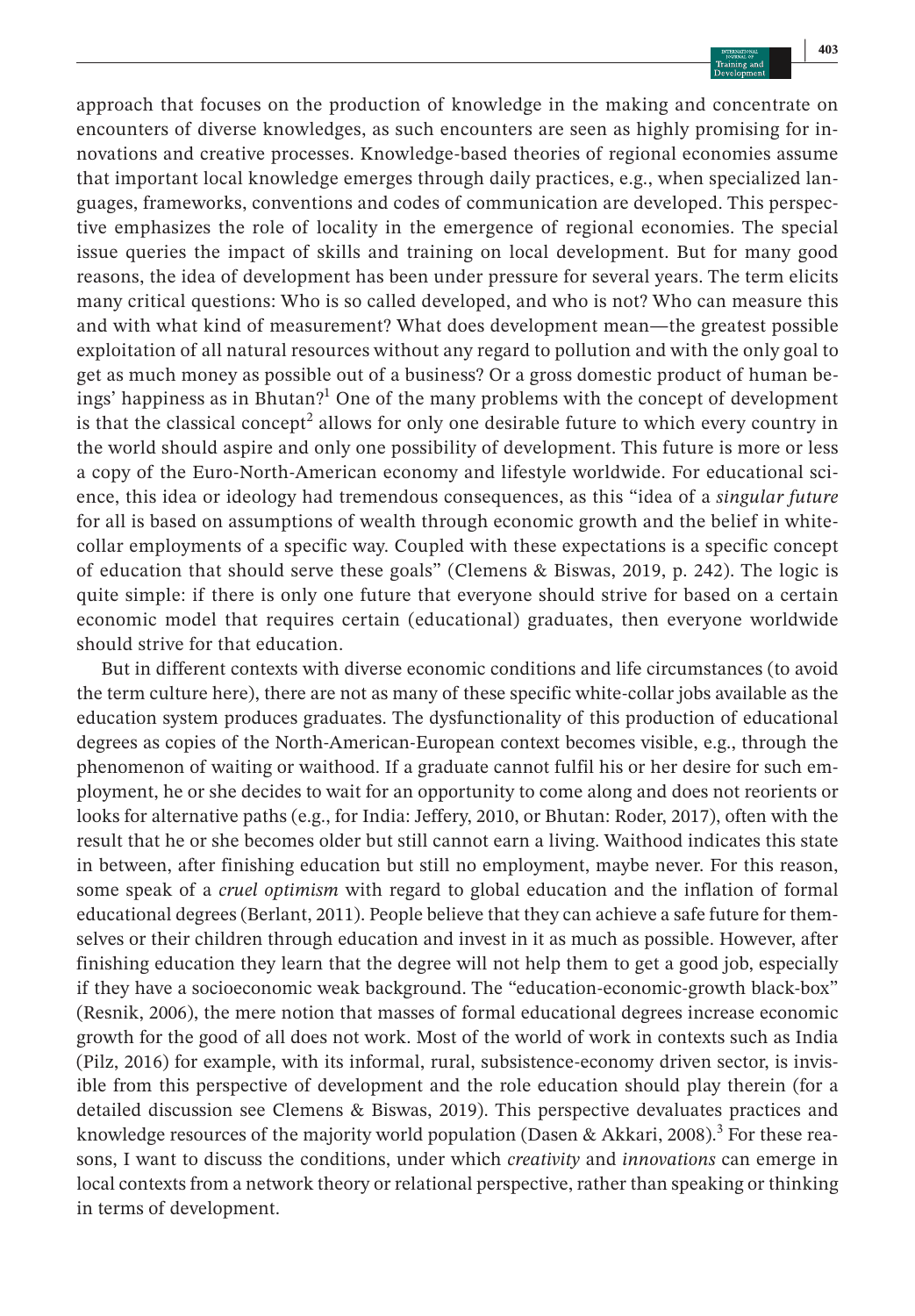# **CREATIVITY AND INNOVATIONS AND THE IMPACT OF REGIONS ON THE EMERGENCE OF KNOWLEDGE**

With this point of view, I would like to contribute to a substantial perspective on the impact of regions on local networks and, accordingly, local knowledge productions. I therefore use an approach that focuses on the production of knowledge in the making and concentrate on encounters of diverse knowledges, as such encounters are seen as highly promising for innovations and creative processes. So, I am interested in the conditions of probability for the emergence of innovations. I see this as a promising, more open description of changes than the problematic label of development. For a heuristic, but of course the necessarily highly simplistic definition of knowledge, I take it to mean aggregate meaning or forms of meaning (including incorporated meaning) that emerged and were always structurally coupled with a certain social context, and which survived the selection process of social evolution within that specific context (Luhmann, 1998). These thoughts are based on the assumption of systems theory that only those forms of meaning survive the process of social evolution, which sooner or later show connectivity within the context, in which they emerge newly. A huge variety of meaning or ideas can always emerge, but only some show connectivity to the given social context. Showing connectivity here means, that these forms of meaning or ideas somehow make sense for those who communicate them (that includes showing, e.g., by practicing) so that they will use them again.<sup>4</sup> Meaning, ideas, concepts or knowledges are culturally and historically contingent, and structurally coupled with the social structures in which they emerge (Luhmann, 1998). This, of course, applies to scientific knowledge as well; also scientific knowledge is in a sense "indigenous knowledge" since it originates in and relates to a specific context (see detailed Clemens, 2009). I define knowledge as meaning patternsthat are systematically collected and assembled in a certain context to a more aggregated form to explain, explore, observe, and treat (also in practices) the world. This characterization of knowledge does not include a postulation of truth, rationality, or logic (Clemens, 2021). Also, Luhmann (1998) states that what makes meaning successful in social evolution is connectivity to the social structures, not truth or logic. Additionally, I stress in accordance with the relational approach that building knowledge is a generic procedure and a social, and interactive process (Lawson & Lorenz, 1999). As Glückler et al. (2017) state, a theoretical perspective on knowledge has to focus on *relationality in social action*. Accordingly to this emphasis on relationality, I will use network theory (White, 2008) or, more broaden, the relational approach formulated by Emirbayer (1997) and many others to explore and analyse the process of the emergence of new knowledge and *new action* (White, 2008) as a possible context for creativity and pre-condition for the emergence of innovations as a possibility for improvements. The relational approach (under which network theory can be subsumed) is extremely promising for such analyses as I will show below.

I want to start from the idea that creativity and innovations are crucial to improving living conditions, handling resources etc., independently if one talks about industrialized, highly technical dependent or agro-pastoral contexts (or so-called developed or developing contexts). Accordingly, my thoughts are not restricted to any specific context, and differentiations, if used, will be explained with regard to specificities and potential characteristics of social networks or relational structures in a certain local context. Creativity and innovations are important fields of investigation in network research, and locality or regional analyses are significant parts of thisresearch. This is the reason for choosing the relational approach. Focusing on local circumstances and processes, network research shows that e.g., the long-term success of regional economies depends on both localized and globalized social learning processes of individuals as much as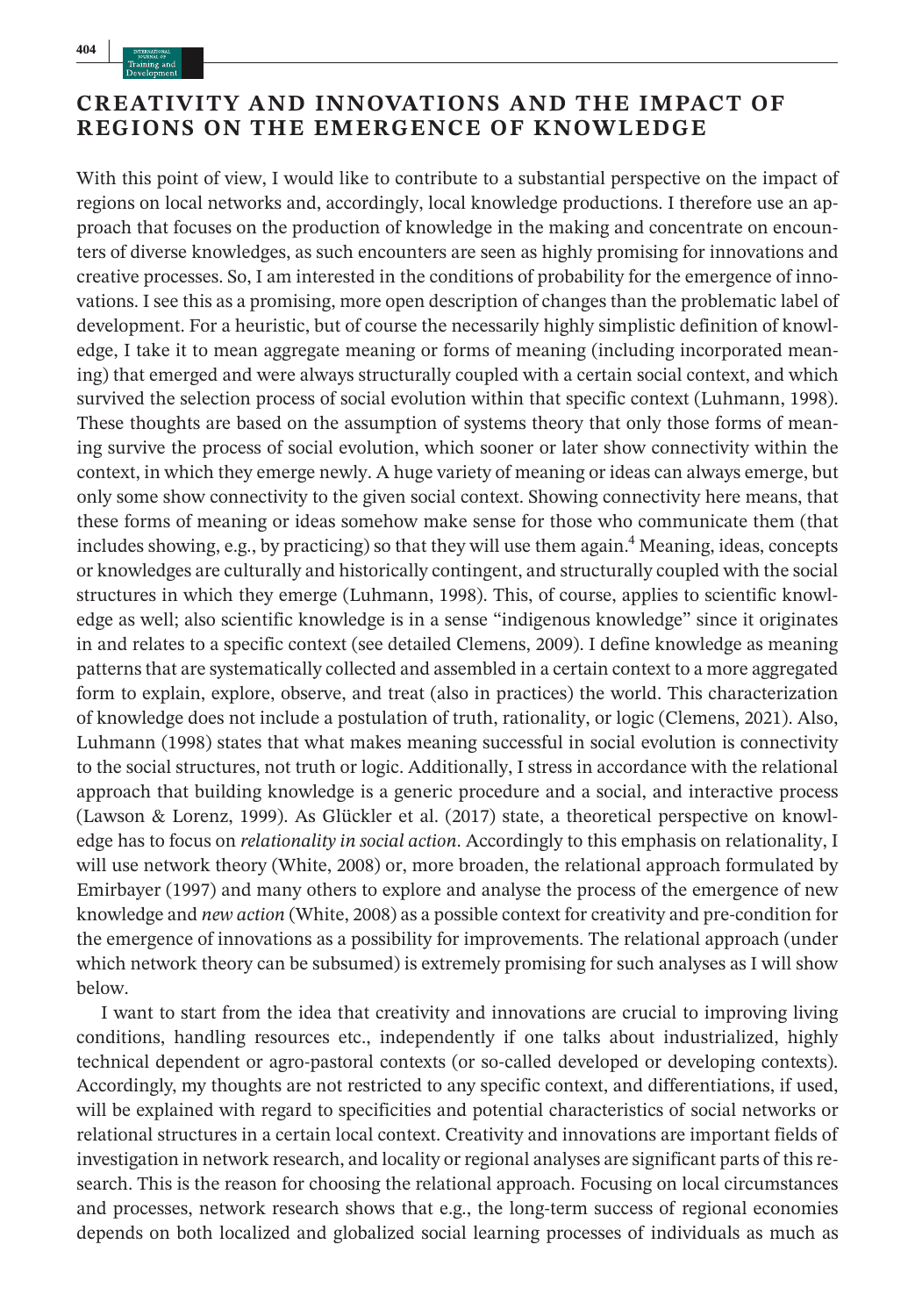organizations, when economic stakeholders learn from each other (Li, 2017). The fact of noninteractive learning in certain regions (Glückler, 2013), for example, highlights the great relevance of locality for understanding knowledge production. Non-interactive learning here means imitating local economic stakeholders without contacts like a cooperation and the related consequences. Imitating here does not always mean simply copying external knowledge but can be a much more complicated learning process. It can also lead to the emergence of new knowledge, as Alchian shows: "While there certainly are those who consciously innovate, there are those who, in their imperfect attempts to imitate others, unconsciously innovate by unwittingly acquiring some unexpected or unsought unique attributes which under the prevailing circumstances prove partly responsible for the success." (Alchian, 1950, p. 218). And as Glückler's examples (2013) stress, one sometimes can only explain such learning processes fully by taking into account the locality of the stakeholders involved, their colocation and the dependent network they form.

In general, knowledge-based theories of such regional economies assume that important local knowledge emerges through daily practices, e.g., when specialized languages, frameworks, conventions and codes of communication are developed. This perspective emphasizes the role of locality for the emergence of regional economies. Interactive learning in social networks in particular is essential for regional knowledge economies. Individually, organizationally and regionally embedded knowledges can be mobilized and cross-fertilized. Bathelt and Glückler(2011) e.g., focusing on organizations, speak of *relational economy* and *geographies of knowing and learning*, and stress the significance of locality for the emergence of specific networks and, accordingly, specific knowledge forms and learning processes. In contiguous, colocated economic networks, for example, conventions and taboos of imitation (Glückler et al., 2017) develop as part of such a local, relational economy. Imitating is an important learning strategy as we have seen above in the example of the collocated companies, but both friendly and unfriendly imitations can be observed. Connectivity among companies facilitates goal-orientated collaboration and may include friendly imitation. However, locality plays a significant role in the configuration of networks and their specific characteristic, because "spatial proximity also enhance the mutual visibility among even disconnected firms and thus increases the incentives for unfriendly forms of rival learning and unilateral imitation" (Glückler et al., 2017, p. 286). Companies can establish organized networks in which variation and imitation can reduce the individual's costs of continuous learning. Following conventions of friendly imitation is essential for such successful, cooperative learning processes. In colocated economic networks with physical proximity, variation and imitation enable spill-over effects through friendly imitation, and relational economies and geographies of knowing/knowledge and learning can occur. Unfriendly imitation, on the other hand, is seen as breaking a taboo. The network observes this break of convention and the information circulates quickly among the members. Consequences and sanctions may follow. This example shows the importance of analysing the relational positions—also the geographical ones sometimes—of the actors involved (whether humans, organizations or else) to understand such local learning processes and the emergence of knowledge in them.

In network research literature, one can find differentiations between social structures in locally diverse contexts which are supposed to influence local learning processes differently. Here as well, the differentiation often follows a rather problematic categorization such as traditional versus industrial or modern, or developed versus developing. With regard to local economic learning processes, the first is said to be dominated by family ties and networks, and the second by friendship ties, says Li (2017). It is argued that in so-called developing contexts, formal institutions such as the legal system tend to function badly, informal norms and social structures like family networks are more important there. This includes the economic sector as well. In some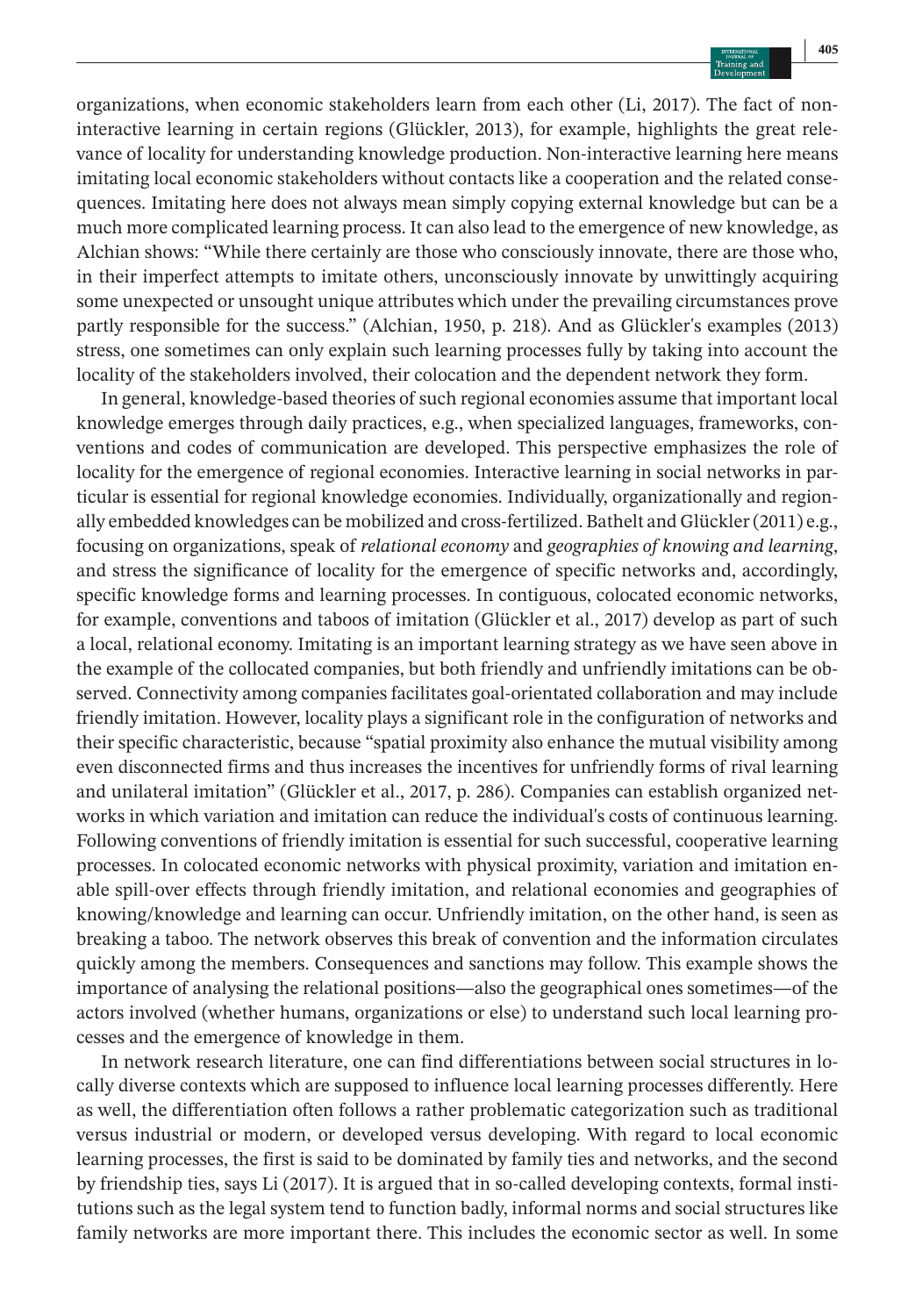contexts, family ties are much more important in the economic sector than in others, where formal institutions function good. Second, there is a tradition of describing informal networks such as family ties as contributing to "backwardness" of so-called developing regions (Putnam et al., 1993), and family structures accordingly as handicapping them. In general, family plays an important role in local economic learning processes in majority of world contexts. But contrary to the above, Li (2017) showed that families are extremely helpful to those local technological learning processes that require repeated communication and interaction. "In traditional communities family bridges can enable entrepreneurs to learn business and technical know-how quickly" (Li, 2017, p. 80). On the other hand, some other learning processes are better supported by friendship ties. In other words, it depends on the learning task, whether a specific context is more likely to be supportive. Therefore, family structure is not a handicap as such but can become an advantage for catching up, says Li. Obviously, more parameters have to be taken into consideration to evaluate a network and types of networks as handicap or advantage, and locality is certainly one of them. I mention this example to explain the above said, that from a network research perspective, one can differentiate contexts by focusing on specifications of relations instead of using biased categories such as developed versus developing that have clear colonial connotations.

After explaining the basis of my reflections on the relationship between specific network characteristics, locality, learning, and innovation in the following, I would like to describe an example of the encounter of local and globally circulating knowledge forms from a network theory perspective to explain the creativity and innovation potential of those encounters. But before doing so, I want to shortly add some more general theoretical thoughts on locality and the emergence of knowledge.

# **LOCALITY AND THE EMERGENCE OF KNOWLEDGE: INDIGENOUS KNOWLEDGES**

As I mentioned above, any knowledge forms correspond with specific social structures responsible for their emergence. This is the reason why in contexts of the majority world, the adequacy of scientific knowledge that emerged in the minority world is increasingly questioned in post-colonial perspectives. Its validity for the majority world is doubtful, and the taken-for-granted universality of scientific knowledge (especially in the humanities, but not only there) is under pressure. The critical argumentations and counter-examples were summarized frequently under the term "indigenous theories" or "indigenous knowledge" (Berry & Kim, 1993; Enriquez, 1993; Ho, 1998; Kim, 2000, etc.). Indigenous argumentations emphasize culture-specific evolutions of ideas. Locality plays a significant role in these thoughts, too. The main question is whether knowledge and observations gained from minority contexts can be simply exported to entirely different contexts (Mathur, 2004). Is it reasonable to claim universality of this knowledge, although it takes into account only selective, minorityorientated epistemological and meta-ethical beliefs, based on experiences in that specific social reality (Mukherji, 2004)? The concept of intelligence is a very good example of what is discussed here. Can intelligence be a universal concept involving a universal measure? Is it reasonable to think that something like intelligence and related behaviour is the same everywhere? Like most scientific as well common-sense conceptions, "intelligence is a construct and not a representation of some physical object," as Srivastava et al. (1995) point out. They summarize many very different concepts of intelligence, depending on the context in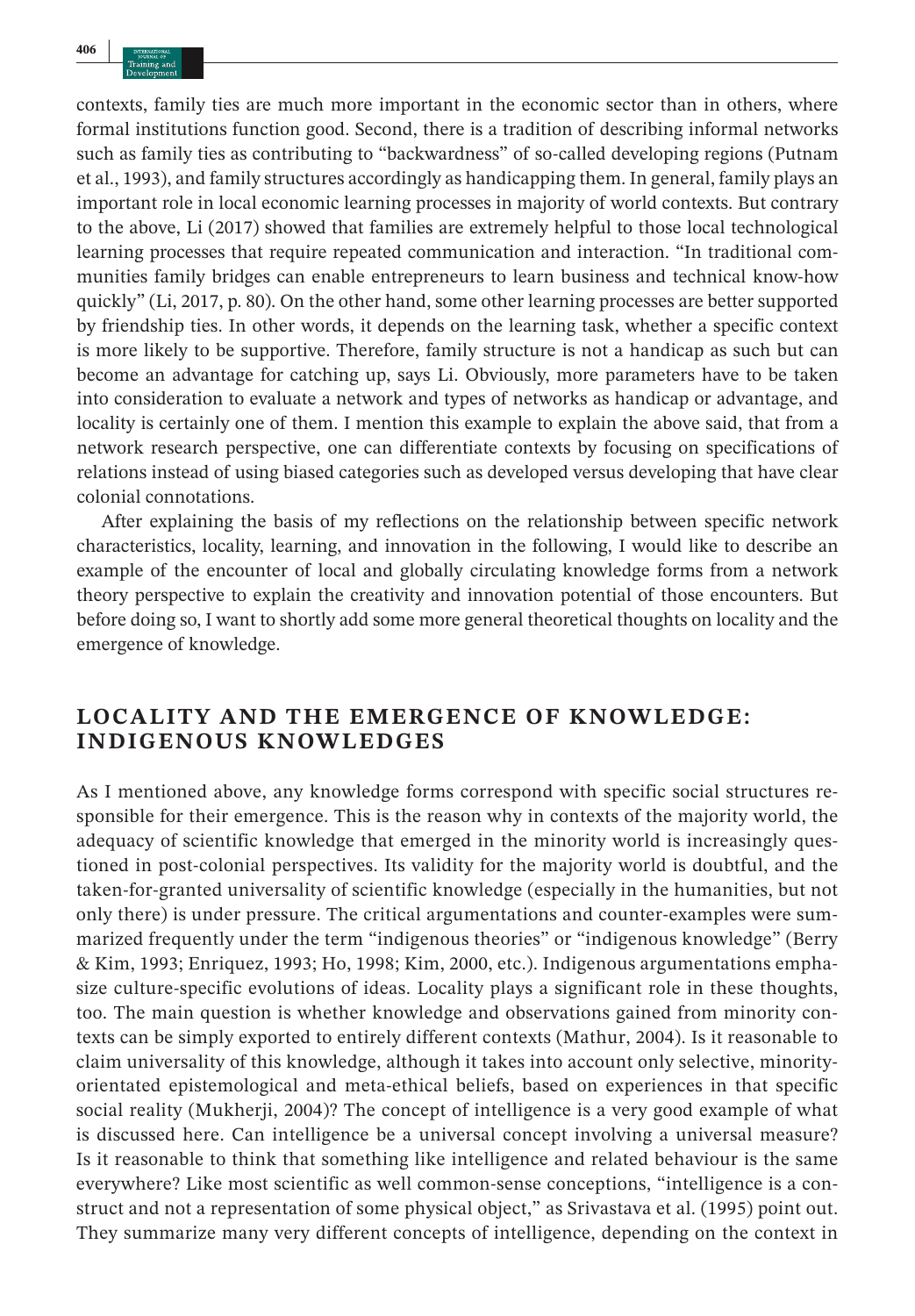which they emerge. Accordingly, some Ugandan villagers associate intelligence with adjectives such as slow, careful and active. Wober (1972) states that some Ugandan teachers and "Westernized groups" associate intelligence within the word speed in contrast. Following Lutz and LeVine (1982), Americans stress technical intelligence, and Super and Harkness (1983) declare that some Kenyan Kipsigis parents interpret intelligence as including responsible participation in family and social life. Gill and Keats (1980) say that the Malay students they studied regard intelligence as involving social and cognitive attributes. The point is, context and locality must be included in such knowledges and their emergence. The discussion of indigenous knowledge, which also means contextualized and localized knowledge, is inspired by decades of experiences with unsatisfactory implementations of the minority world's scientific concepts in other contexts. For many years, psychological, sociological or educational knowledges were simply imported and implemented. In practice, however, the success was very limited. "Only after a lot of failures—be it that the indigenous people continuously failed to reach good results in the rankings of western-styled tests (Carstairs, 1971; Lewis, 1962; Rosenthal, 1957; Spratt, 1966), be it that these results were somehow indistinct (Nandy, 1974; Sinha, 1981), meaningless or inconsistent (Sinha & Tripathi, 1994)—… researcher started to question the import of such concepts at all" (Clemens, 2009). Theories should take the concrete, given social reality and locality seriously and develop scientific knowledge on this ground. The Chinese psychologist Hwang (2005) points out that for most of the people in the world, the reality is affected by Confucianism, Islam or Buddhism (and I would add Hinduism), but not Christianity.<sup>5</sup> Yet, Christianity has deeply influenced scientific models and thinking for centuries. Ho (1998) therefore states that indigenous perspectives want to overcome scientific colonialism and encourage scientific knowledge based on sociocultural meaning systems (for India Agrawal, 1995; Kakar, 1979; Misra et al., 2000; Saraswathi, 2003, etc.).

But such changing foci can be observed not only in the humanities or the fields sometimes labelled "soft sciences". Scientific interest in indigenous knowledge emerged particularly in medicine (Durie, 2004; Hausman, 2002). Raina and Habib (2004) point out cultural preferences in approaches to mathematics, (detailed in Clemens, 2009). Rarely recognized, there are cultural differences in operations used to solve certain given mathematical problems. In *A Treatise on the Problems of Maxima and Minima*, the Indian mathematician Yesudas Ramchandra starts from the consideration that given the long tradition of algebra in the Indian context and thinking, this approach is easier to understand in that context than the imported English analysis. "Ramchandra dedicated the Treatise to reviving the Indian spirit of algebra, so as to resuscitate' the native disposition of these people" (Raina & Habib, 2004, p. 27). Using his approach to mathematics, he wanted to connect to existing thought patterns in the Indian context. What is essential in this example is not whether there is an "Indian" way of thinking (whatever that could be), but "the realization that mathematics is done one way but can as well be done another way" (Raina & Habib, 2004), and that some ways of thinking or problem-solving have more connectivity to a given context than to another. The lesson to be learnt here is that mathematics is not cultural free and independent of context, and locality matters in any kind of knowledge emergence. In the following, I want to bring together these thoughts on localities, networks and the emergence of knowledge with perspectives on the conditions of possibility for the emergence of innovations and creativity. Using tools from network theory, I want to describe and analyse these relations and processes in more detail.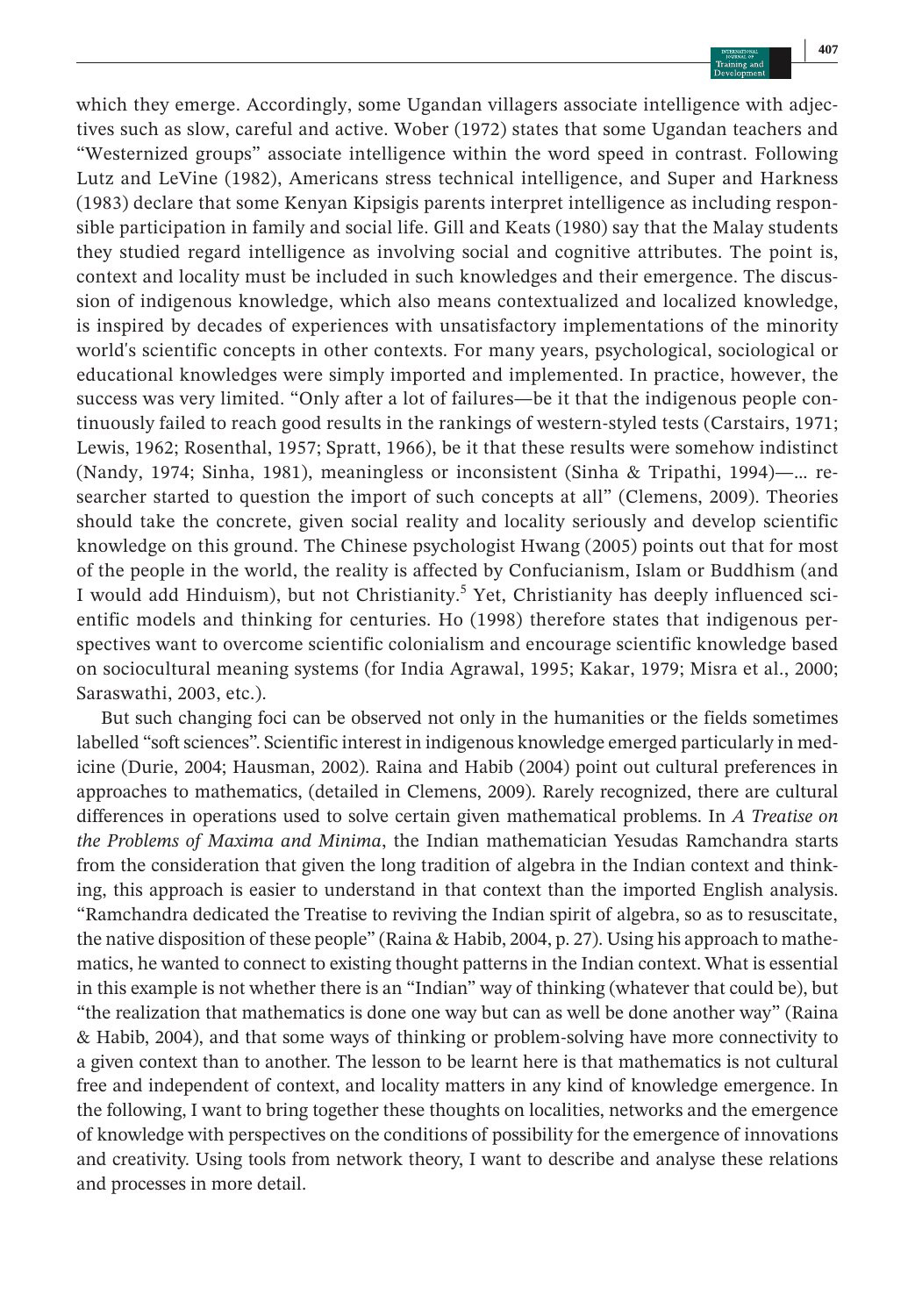## **THE CIRCULATION OF STORIES AND GENERATIVE TENSIONS**

What are the conditions for the probabilities of something like innovations, new, progressive solutions, and creativity to emerge? Helen Verran's concept of *generative tensions* refers to the potential for creativity and innovations through encounters of knowledges. But how can knowledges encounter each other? In a first step, we need a concept that describes the circulating or trading (Galison, 1997) of aggregated forms of meaning such as knowledge. Network theory offers sufficient tools for such an analysis (detailed Clemens, 2015, 2020, 2021). Accordingly, more stable forms of meaning are cumulated and aggregated in interdependent patterns, which are summarized in *stories*. These stories contain meanings that are organized and combined in transportable relationship patterns and can be transferred or activated in different contexts and situations. They can guide and channel action as they explain what is going on and why to the actors. Characteristically, stories do not capture an actor's specific experiences. As more general narratives, they express more commonalities and can be used in different contexts. That makes them so useful for analysing the process of circulating knowledges, as they are generalized constructs that can be transported across contexts. As they express more commonalities, they function on a higher level of aggregation. But stories always organize meanings for certain *publics*. There is never an independent, unrelated meaning. This implies that they always have to be seen in relation to the specific public. Godart and White (2010) define public as "a space, a horizon of virtual meanings, of allowable expectations that frame and form stories" (Godart & White, 2010, p. 572). Stories interrelate meanings in coherent entities within their specific publics. "A specific public enables the perception and representation of certain events. In other words, the public influences the perception and processing of events. In this specific public, an event emerges as event. Maybe, in another public it would not even be perceived at all. In consequence, also the production of meaning is always related to the given public" (Clemens, 2021, p. 109). Publics sharpen expectations, and joint actions create a shared space where actions adjust to another. Finally, stories rely on their use in concrete social situations as they are activated by those interactions. If no one uses them anymore, they die out.

On the other hand, to thrive and spread, meaning structured in stories must be transpositioned across contexts and become the basis of communication elsewhere, also. Stories must "travel". Stories can be taken from one network to another. The process of transposition, however, always occurs specific to a given context or network, and the applications are always specific to the new context or network. Additionally, these applications lay the ground for further applications, modifications and so forth, so stories do not stay the same through trade. Stories are used to cope with contingencies and uncertainties, but the way they are used can vary from network to network.

In this process of circulation, new vocabulary or forms of meaning are established in a new network. While used in one discourse, new concepts "have the tendency to diffuse into the wider public" (Fuhse, 2015, p. 30). Interestingly for our topic, the conditions of creativity and the emergence of innovations, White (2008) emphasizes the potential of stories that travel into new networks to generate *fresh* action. Fresh action is an interruption of routines, it blocks "more of the same". According to White, only new meaning can generate fresh action. We can see here how travelling stories or knowledges have the potential to stimulate derivations and innovations. In reference to the scientific field e.g., the reader of this story (or another) may be infected and might create fresh action in a new network, where this knowledge encounters other ones. I use the example of a mathematic lesson in Nigeria to show such encounters of circulating knowledges and their potential for local innovations.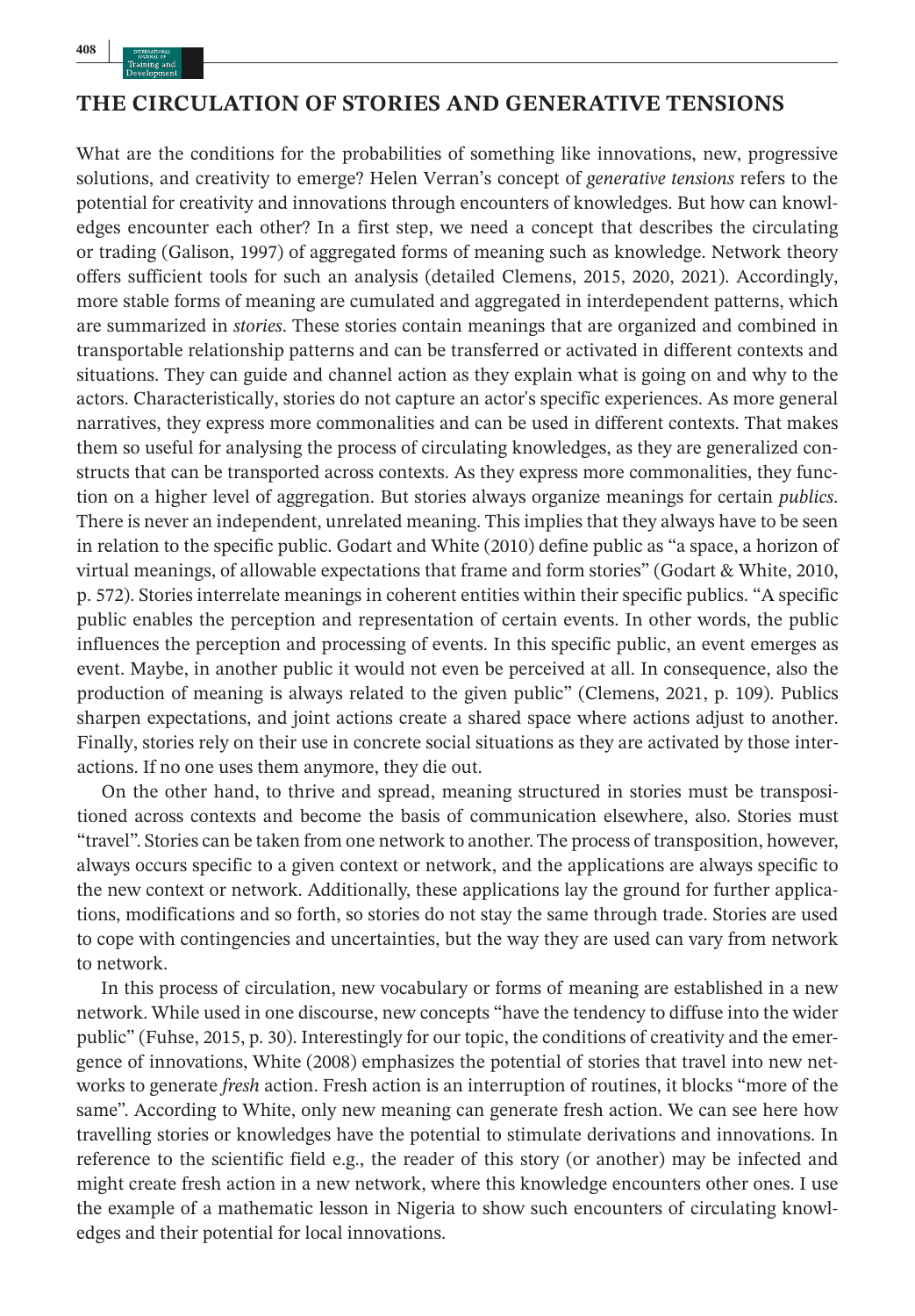As seen above, there are many ways to do mathematics. The Australian researcher, Helen Verran (2001), observed what happened, if different ways of doing mathematics are encountered in a learning process—through circulation, competing stories meet in a network. In her theoretical work, she focusses on encounters of different logics or knowledges and the reasons why such encounters produce "generative tensions" (Verran, 2001, p. 21) or fresh action, as White would put it. Such an encounter can be an incubator for creativity and innovations as a consequence. Verran emphasizes that generative tensions are a sign of creativity typical of collective life. In network theory, the switching of stories from one network to another increases the probability of the emergence of new knowledge. In the last section, I want to illustrate these thoughts by analysing such a process of a travelling story and the emergence of new knowledge and fresh action.

# **DIVISION IN A NIGERIAN YORUBA MATH CLASS**

The setting is as follows: The Australian researcher oversaw a teacher instructing his class in "Division." She knows him from a university in Nigeria, where she spent many years teaching teachers and developed teaching material and strategies with Nigerian teachers. The mathematic lesson takes place in Nigeria, and both the teacher and the students are Yoruba. Verran expected the lesson to follow a specific logic, a kind of serial process, "something like the reverse of multiplication, understood as serial addition" in her words (Verran, 2001, p. 13). She expected the teacher to follow a logic, in which numbers are counted together  $(2 + 2 + 2 = 6)$  so that the children understand how lower numbers are aggregated to higher numbers. She had a specific script in mind that was also taught in university, and which the teacher shared as well, a story on how to do and teach division that circulate globally. However, what she observed deviated from this expectation. The teacher started by underlining the significance of the *wholeness* of numbers. Soon he switched from English to Yoruba. His starting point was not the parts that put a number together—2 + 2 + 2 "makes" 6—but the unity of a number, e.g., 6. He stated you "will not understand a number unless you understand the many ways it can be divided" (Verran, 2001, p. 13). Obviously, he used a completely different logic, his forms of meaning varied considerably from what was taught in university and the one that the Australian researcher was used to. For him, the most important point was the integrity of the number, not the small parts that put a number together. In Germany, you typically learn the basic plural nouns starting with the numbers, 1, 2, 3, and so on (das kleine Einmaleins in German). In the lesson observed and described by Verran on the other hand, the "beauty" of numbers is taken and the ways of dividing them are explored. The children in the classroom intuitively understood that logic and paid full attention to their teacher. But then, the teacher "mixed" the different logics. For this, we have to understand the different logic of Yoruba numbers, which is quite similar to that of French numbers. The number 75, márùúndínlógórin, for instance, is thought as  $(-5 + (20 \times 4))$ . If we take the French 85 as Quatre-vingt-cinq  $(5 + (4 \times 20)) = 85$ , we are close to this logic. Other than the system based on 10, the Yoruban numbers are based on a logic of 20. Therefore, they are in themselves already like a sum of a calculation. The Yoruba teacher used this specific logic of Yoruba numbers to show the many ways of dividing numbers. He took a Yoruba number "and showed it as a multiple of 20 plus or minus various factors of 20, in translating it into a base-ten English-language number" (Verran, 2001, p. 13) and vice versa. Conversely, he took English numbers and converted them into Yoruba numbers while using division by 20 as the main process of defining a number. Whatever number you start with, how often do you find 20 in it?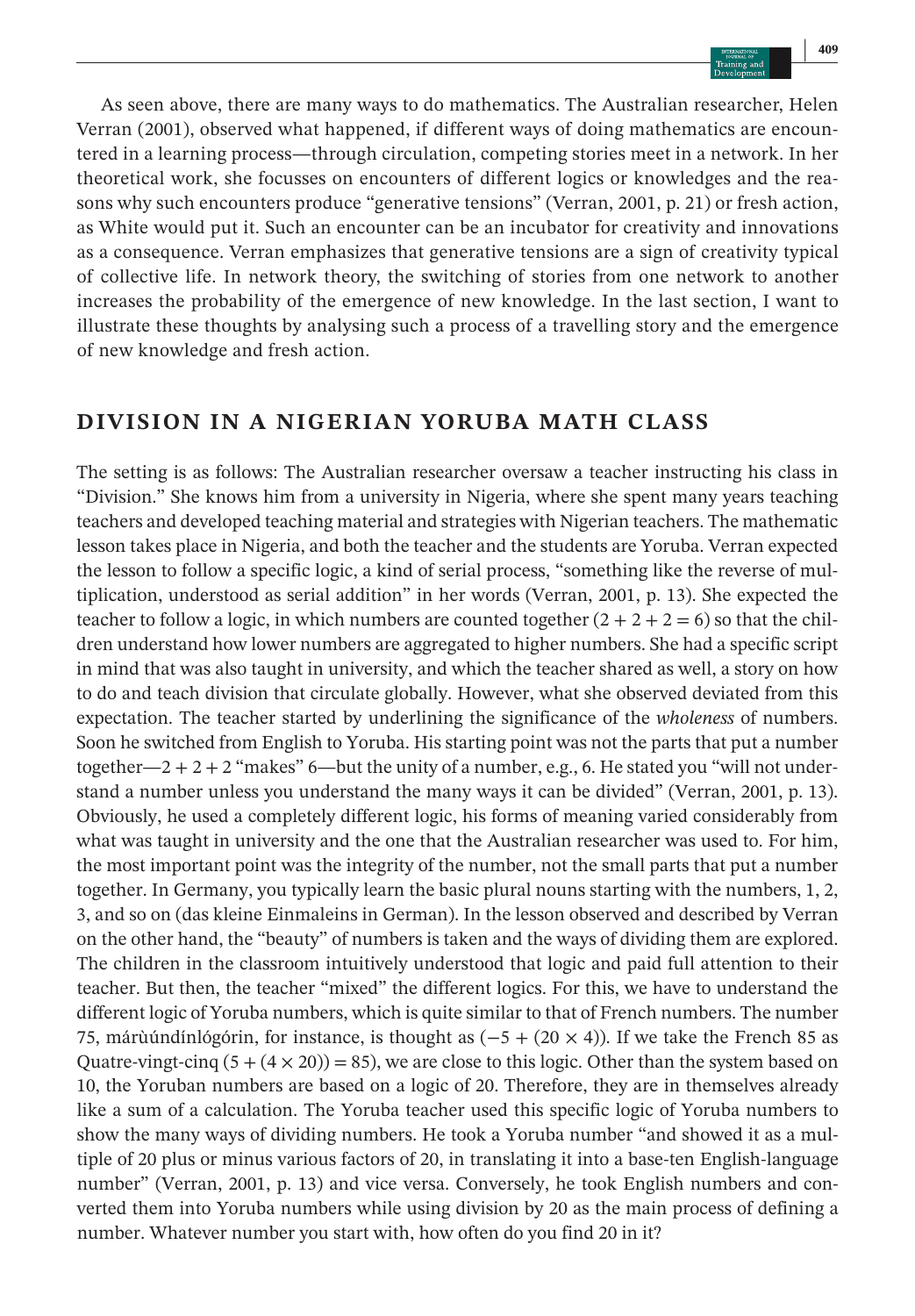Two distinct stories encounter each other here, local knowledge of numbers and their wholeness and integrity, and a global circulating knowledge of numbers, number systems and how to teach division. As a result, something completely new emerges. In this encounter, the Yoruba base-twenty logic and the English base-ten thinking were interwoven, and a new form of learning division (or fresh action) emerged. This is in itself an innovation. But to understand the full potential of such emergent processes for training, local learning and possible innovations and improvements, we have to take the lesson a little further. After several exercises in translating numbers in different systems by division, things became fun, as Verran reports (2001, p. 13). Obviously, each translation could be done in several ways. Amazing to observe was, that the students and the teacher—but not the Australian observer—agreed that there were some more or less elegant ways of translating and calculating. A competition was devised for the most elegant translation. The children laughed, shouted, jumped up from their chairs and were eager to show their solutions at the blackboard. A commonly agreed upon best solution was found for all numbers in an atmosphere of fun and excitement. "All thought of serious focus on the process of division vanished in the delight of the game, yet the game was all about division of whole numbers" (2001, p. 13). Anyone involved in professional teaching processes and organizing them knows how desirable, precious but (unfortunately) rare such moments of flow (Csikszentmihalyi, 2010) are. They create autotelic acts, acts done for their own sake, where the motivation comes only from doing what one is doing, and no extrinsic motivations are needed. This is said to be the most effective learning process and one of the main characteristics of creative acting.

The encounter of knowledges of division leads to generative tensions. What can be observed in the following is an exciting and very successful learning process with an "add on", as it also involves aesthetic experiences. As mentioned above, the students and the teacher agreed upon the beauty of numbers and solutions, and exploring the most elegant solution was great fun. Fresh action emerges from the transfer of knowledge to a new network and its encounter with other forms of meaning there. Division is taught in this specific locality in a new way. The process can be understood only in relation to the network of Yoruba children and their teacher while taking into account the locality and the two different knowledges circulating in that network. Locality is significant here, as in another context with other networks and actors, these specific forms of meaning, this innovation and creative teaching situation would not have emerged.

# **CONSEQUENCES AND OUTLOOK**

As indicated by network theory or the relational approach, and underlined through network research with regard to knowledge production, locality is highly relevant to the exploration and explanation of innovations. Considering relational economies or geographies of knowing and learning can be very fruitful for rethinking education or training and its contribution to local improvements. Instead of continuing to focus on one global education for all with the implicit assumptions of a singular "development" into one singular future (whether this is a "modernity" or not), the focus should be on the multiplicity of life worlds and worlds of work. Learning and training can benefit from the encounter between local forms of meaning and globally circulating ones, and can in return lead to creative solutions and innovations in the local. Globally circulating meanings emerge in any new context new too, of course. It goes without saying that there is no stable meaning or knowledge, but that knowledge is always a process. There is no stable form of meaning that can be transferred from one context to another without transformations, and the experience of moving between different matrixes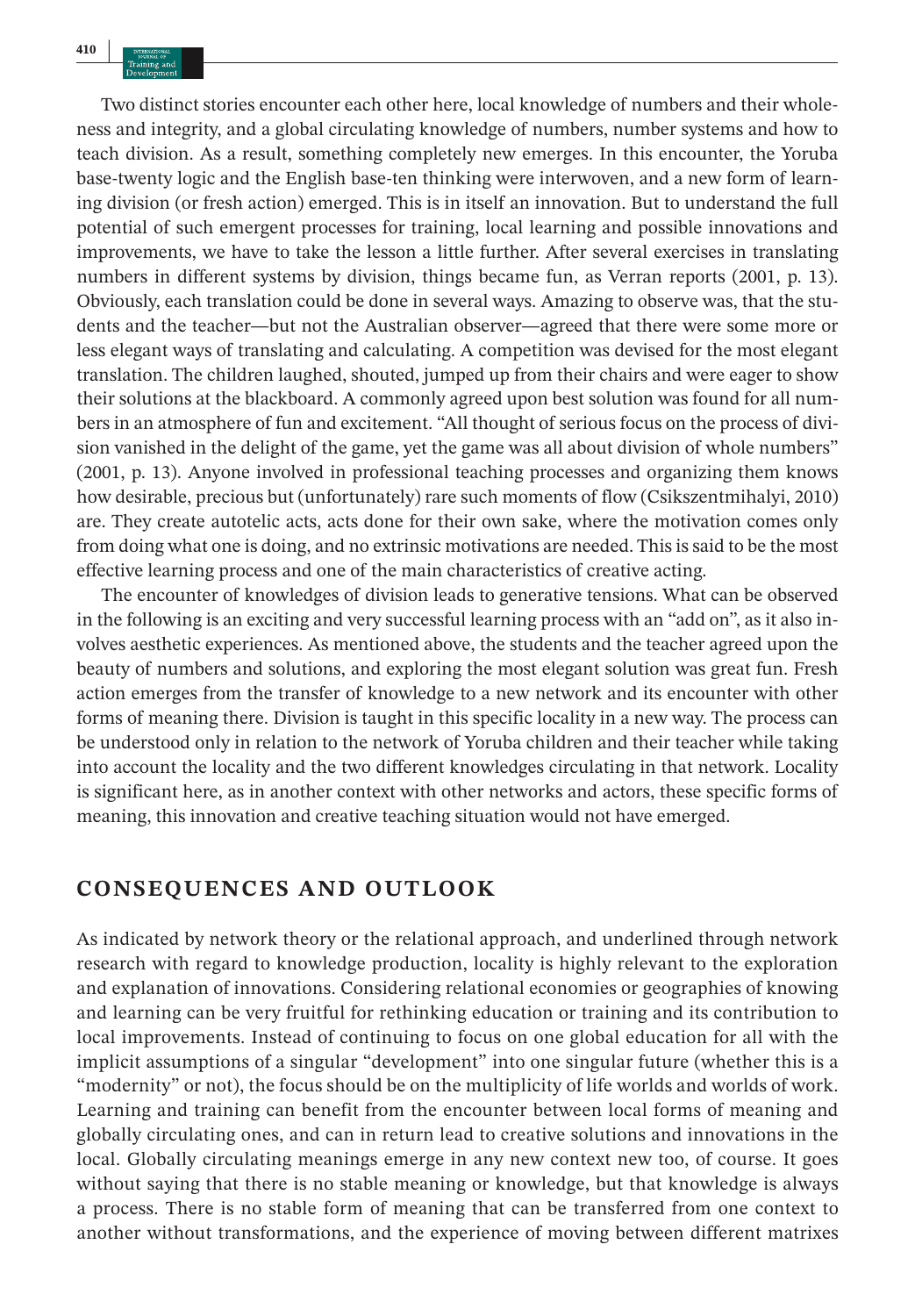of practices and representations in diverse networks modify any meaning (Clemens, 2021). From a network theory perspective, one cannot assume meaning independent of a network, something that is transported across contexts without modifications like a parcel. Any network always forms the way of gaining experiences. So, networks modify the way knowledge is constituted, and as we saw with Li (2017), they also promote specific ways of learning, differentiating e.g., contexts characterized more by family ties or by networks of friends. Anyway, concepts, ideas—knowledge—are on their way through networks. And while emerging in a new network, knowledge might encounter already circulating forms of meaning there. What we learn from Verran's generative tensions is that knowledge encounters can be extremely fruitful. Accordingly, one strategy for enhancing (local as well as others) innovations is encouraging such encounters of knowledges. The pre-condition for that is not to suppress local forms of meaning, but to take them seriously, like researchers from the majority world recommend when referring to indigenous knowledge. Promoting such encounters can mean encouraging local creativity in the following, and fresh action can emerge which can support local innovations. And—why not? If they manage to show connectivity, they might be traded to new networks either in the majority or minority world and initiate innovations there as well.

#### **CONFLICT OF INTEREST**

The author declares that there is no conflict of interest.

#### **ENDNOTES**

- <sup>1</sup> The kingdom of Bhutan measures regularly the happiness of its inhabitants [https://catapultfilmfund.org/films/](https://catapultfilmfund.org/films/GrossNationalHappiness/) [GrossNationalHappiness/](https://catapultfilmfund.org/films/GrossNationalHappiness/) 18.08.2021.
- $2$  Development, measured by income and extent of the development of the industrial sector, see [https://www.](https://www.worldbank.org/en/home) [worldbank.org/en/home](https://www.worldbank.org/en/home) 18.08.2021.
- <sup>3</sup> In reference to Dasen and Akkari (2008), I will use the term majority world for this part of the world and the term minority world for the North-American, European and Australian context, Japan and Taiwan often referred to as the Global North, in the following.
- <sup>4</sup> I am aware that no culture-free characterization of knowledge exists and therefore normative implications are always involved. This perspective on social evolution and the evolution of ideas is based on the systems theory (Luhmann, 1998).
- <sup>5</sup> Hinduism and Islam together have already more followers than Christianity, taking others such as Buddhism not into account. The same can be said with regard to population: North America and Europe together represent only 15 per cent of the world population [https://www.bpb.de/politik/hintergrund-aktuell/251903/weltb](https://www.bpb.de/politik/hintergrund-aktuell/251903/weltbevoelkerung-05-07-2017) [evoelkerung-05-07-2017](https://www.bpb.de/politik/hintergrund-aktuell/251903/weltbevoelkerung-05-07-2017) 19.08.2021.

### **REFERENCES**

- Agrawal, A. (1995). Dismantling the divide between indigenous and scientific knowledge. *Development and Change*, *26*, 413–439. <https://doi.org/10.1111/j.1467-7660.1995.tb00560.x>
- Alchian, A. A. (1950). Uncertainty, evolution, and economic theory. *Journal of Political Economy*, *58*, 211–221. <https://doi.org/10.1086/256940>
- Bathelt, H., & Glückler, J. (2011). *The relational economy: Geographies of knowing and learning*. Oxford University **Press**
- Berlant, L. (2011). *Cruel Optimism*. Duke University Press.
- Berry, J., & Kim, U. (1993). The way ahead: From indigenous psychologies to a universal psychology. In U. Kim & J. Berry (Ed.), *Indigenous psychologies: Research and experience in cultural context*. Sage.
- Carstairs, G. M. (1971). *The twice born*. Asia Publisher.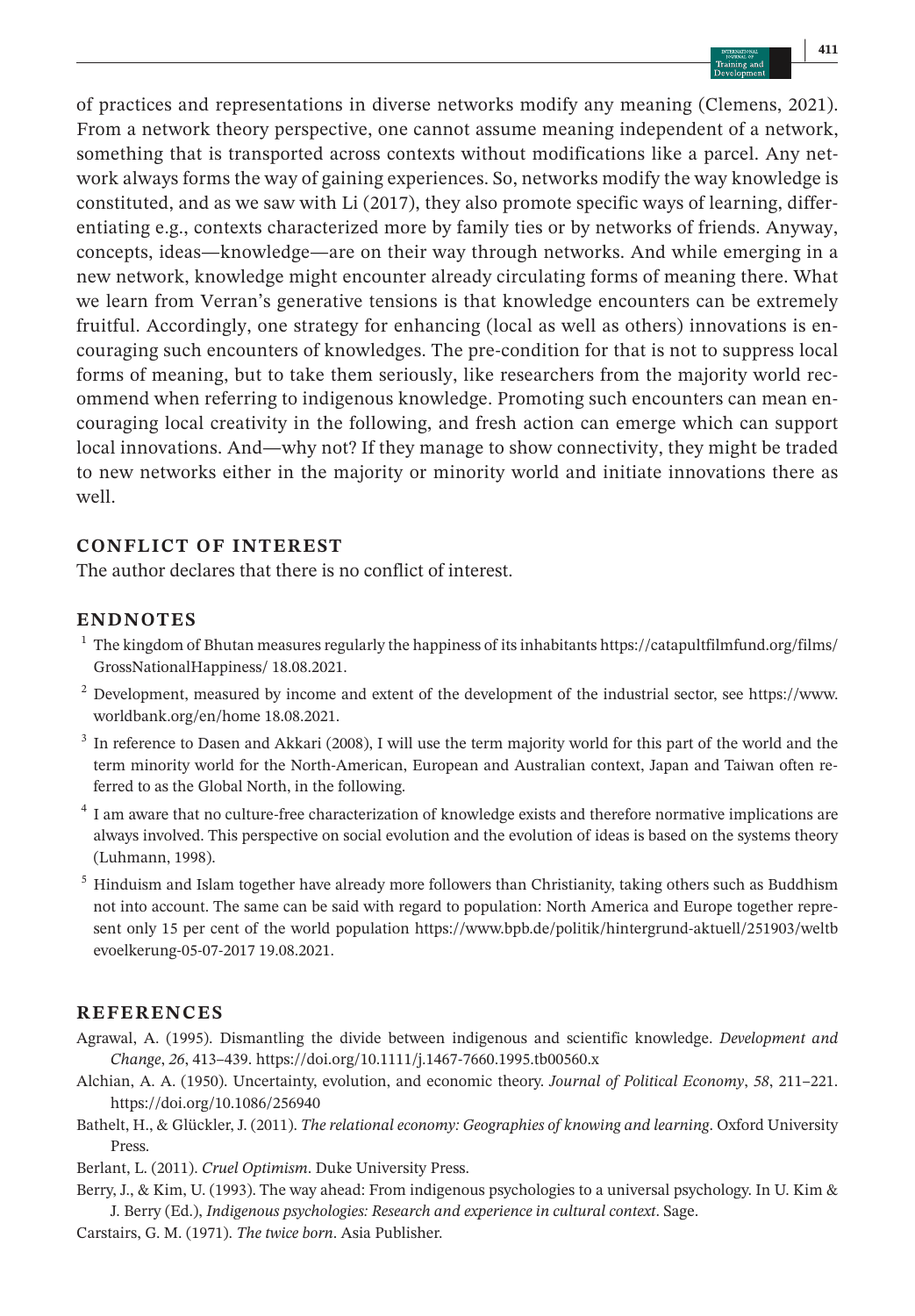- Clemens, I. (2009). Die Herausforderung Indigener Theorien: Die Frage nach der Relevanz kulturtheoretischer Perspektiven in der Erziehungswissenschaft am Beispiel der Emergenz Indigener Theorien. *Zeitschrift für Pädagogik*, *55*, 113–129.
- Clemens, I. (2015). *Erziehungswissenschaft als Kulturwissenschaft: Die Potentiale der Netzwerktheorie für eine kulturwissenschaftliche und kulturtheoretische Ausrichtung der Erziehungswissenschaft*. Beltz Juventa.
- Clemens, I. (2020). Decolonizing knowledge: Starting points, consequences and challenges. *Foro de Educación*, *18*, 11–25. <https://doi.org/10.14516/fde.733>
- Clemens, I. (2021). The relationality of knowledge and postcolonial endeavours: analysing the definition, emergence, and trading of knowledge(s) from a network theory perspective. In E. T. Woldegiorgis, I. Turner, & A. Brahima (Eds.), *Decolonisation of higher education in Africa: Perspectives from hybrid knowledge production* (pp. 100–117). Routledge.
- Clemens, I., & Biswas, T. (2019). Rethinking education in times of globalization But where to start the rethinking? In I. Clemens, S. Hornberg, & M. Rieckmann (Eds.), *Bildung und Erziehung im Kontext globaler Transformationen* (pp. 237–250). Verlag Barbara Budrich.
- Csikszentmihalyi, M. (2010). *Kreativität: Wie Sie das Unmögliche schaffen und ihre Grenzen überwinden*. Klett-Cotta.
- Dasen, P., & Akkari, A. (2008). *Educational theories and practices from the majority world*. Sage.
- Durie, M. (2004). Understanding health and illness: research at the interface between science and indigenous knowledge. *International Journal of Epidemiology*, *33*(5), 1138–1143. <https://doi.org/10.1093/ije/dyh250>
- Emirbayer, M. (1997). Manifesto for a relational sociology. *American Journal of Sociology*, *103*(2), 281–317. [https://](https://doi.org/10.1086/231209) [doi.org/10.1086/231209](https://doi.org/10.1086/231209)
- Enriquez, V. (1993). Developing a Filipino psychology. In U. Kim & J. Berry (Eds.), *Indigenous psychologies: Research and experience in cultural context* (pp. 152–169). Sage.
- Fuhse, J. (2015). Theorizing social networks: Relational sociology of and around Harrison White. *International Review of Sociology*, *15*(1), 15–44.
- Galison, P. (1997). *Image and logic: A material culture of microphysics*. University of Chicago Press.
- Gill, R., & Keats, D. M. (1980). Elements of intellectual competence: Judgements by Australian and Malay University Students. *Journals of Cross-Cultural Psychology*, *11*, 233–243. [https://doi.org/10.1177/0022022180](https://doi.org/10.1177/0022022180112007) [112007](https://doi.org/10.1177/0022022180112007)
- Glückler, J. (2013). Knowledge, networks and space: Connectivity and the problem of non-interactive learning. *Regional Studies*, *47*(6), 880–894. <https://doi.org/10.1080/00343404.2013.779659>
- Glückler, J., Lazega, E., & Hammer, I. (2017). *Knowledge and networks*. Springer.
- Godart, F. C., & White, H. C. (2010). Switching under uncertainty: The coming and becoming of meanings. *Poetics*, *38*, 567–586.
- Hausman, G.J. (2002). Making medicine indigenous: Homeopathy in South India. *Social History of Medicin*, *15*(2), 303–322. <https://doi.org/10.1093/shm/15.2.303>
- Ho, D. Y. F. (1998). Indigenous psychologies: Asian perspectives. *Journal of Cross-Cultural Psychology*, *29*, 88–103. <https://doi.org/10.1177/0022022198291005>
- Hwang, K. K. (2005). A philosophical reflection on the epistemology and methodology of indigenous psychologies. *Asian Journal of Social Psychology*, *8*, 5–17. <https://doi.org/10.1111/j.1467-839X.2005.00153.x>
- Jeffrey, C. (2010). *Timepass: Youth, class and the politics of waiting in India*. Stanford University Press.
- Kakar, S. (1979). Setting the stage: The traditional Hindu view and psychology of Erik. In H. Erikson & I. S. Kakar (Eds.), *Identity and adulthood* (pp. 3–12). Oxford University Press.
- Kim, U. (2000). Indigenous, cultural, and cross-cultural psychology: Theoretical, philosophical, and epistemological analysis. *Asian Journal of Social Psychology*, *3*, 265–287.
- Lawson, C., & Lorenz, E. (1999). Collective learning, tacit knowledge and regional innovative capacity. *Regional Studies*, *33*, 305–317. <https://doi.org/10.1080/713693555>
- Lewis, O. (1962). *Village life in Northern India*. Vintage Publishers.
- Li, P. (2017). Family networks for learning and knowledge creation in developing regions. In J. Glückler, E. Lazega, & I. Hammer (Eds.), *Knowledge and networks* (pp. 67–83). Springer Nature.
- Luhmann, N. (1998). *Die Gesellschaft der Gesellschaft*. Suhrkamp.
- Lutz, C., & LeVine, R. A. (1982). Culture and intelligence in infancy: An ethnopsychological view. In M. Lewis (Ed.), *Origins of intelligence: Infancy and early childhood* (pp. 1–28). Plenum Press.